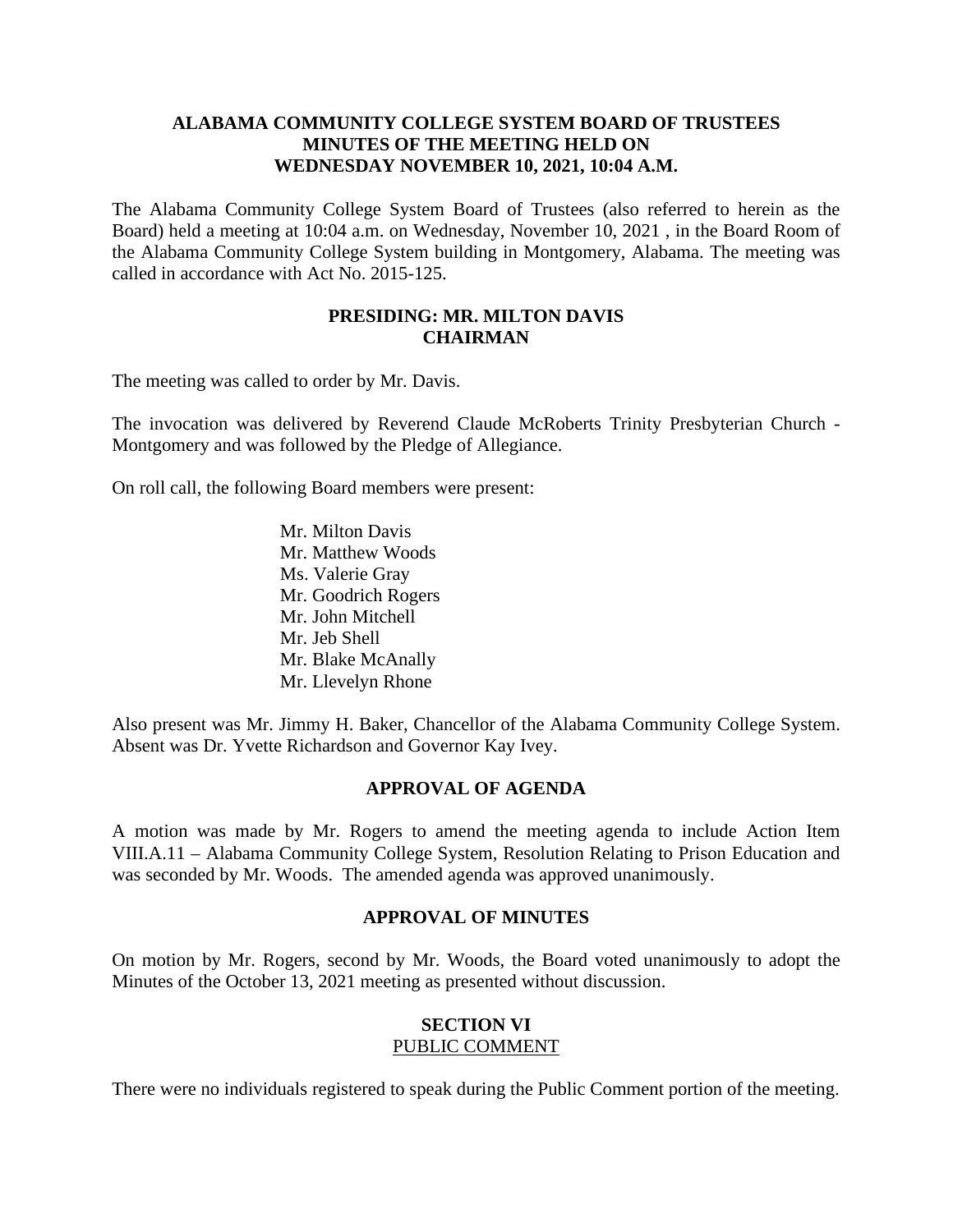#### **SECTION VII**

### **ADOPTED**

### (ACADEMIC AND STUDENT AFFAIRS, ADULT EDUCATION, FACILITIES, FISCAL, INFORMATION TECHNOLOGY, AND WORKFORCE DEVELOPMENT)

### **MARION MILITARY INSTITUTE**

Approval of System Enhancement Fee for Marion Military Institute

On motion by Mr. Rogers, second by Mr. Rhone, the Board unanimously authorized Marion Military Institute to charge students the System Enhancement Fee of \$10 per credit hour

### **J.F. INGRAM STATE TECHNICAL COLLEGE**

Reroofing at Draper Campus

On motion by Mr. Mitchell, second by Mr. Shell, the Board unanimously authorized Ingram State Technical College to proceed with construction of the Reroofing at the Draper Campus project. The project scope includes the reroofing, and associated demolition, of the Administrative and CTE Labs/Classroom Buildings on Ingram State TC's Draper Campus.

### **SECTION VIII**

### (EXECUTIVE, LEGAL AND PUBLIC INFORMATION)

**ALABAMA COMMUNITY COLLEGE SYSTEM BOARD OF TRUSTEES**

2022 Board Meetings and Work Session Schedule

On motion by Mr. McAnally, second by Mr. Shell, the Board unanimously approved the 2002 ACCS Board of Trustees Meetings and Work Sessions Schedule.

### **ALABAMA COMMUNITY COLLEGE SYSTEM**

General and Garage Liability Insurance

On motion by Ms. Gray, second by Mr. McAnally, the Board unanimously authorized and directed each college and Alabama Technology Network (ATN) to purchase general liability and garage liability insurance coverage under a policy recommended by the Chancellor for the coverage period November 15, 2021 and ending November 14, 2022.

### **ALABAMA COMMUNITY COLLEGE SYSTEM**

Cyber Liability Insurance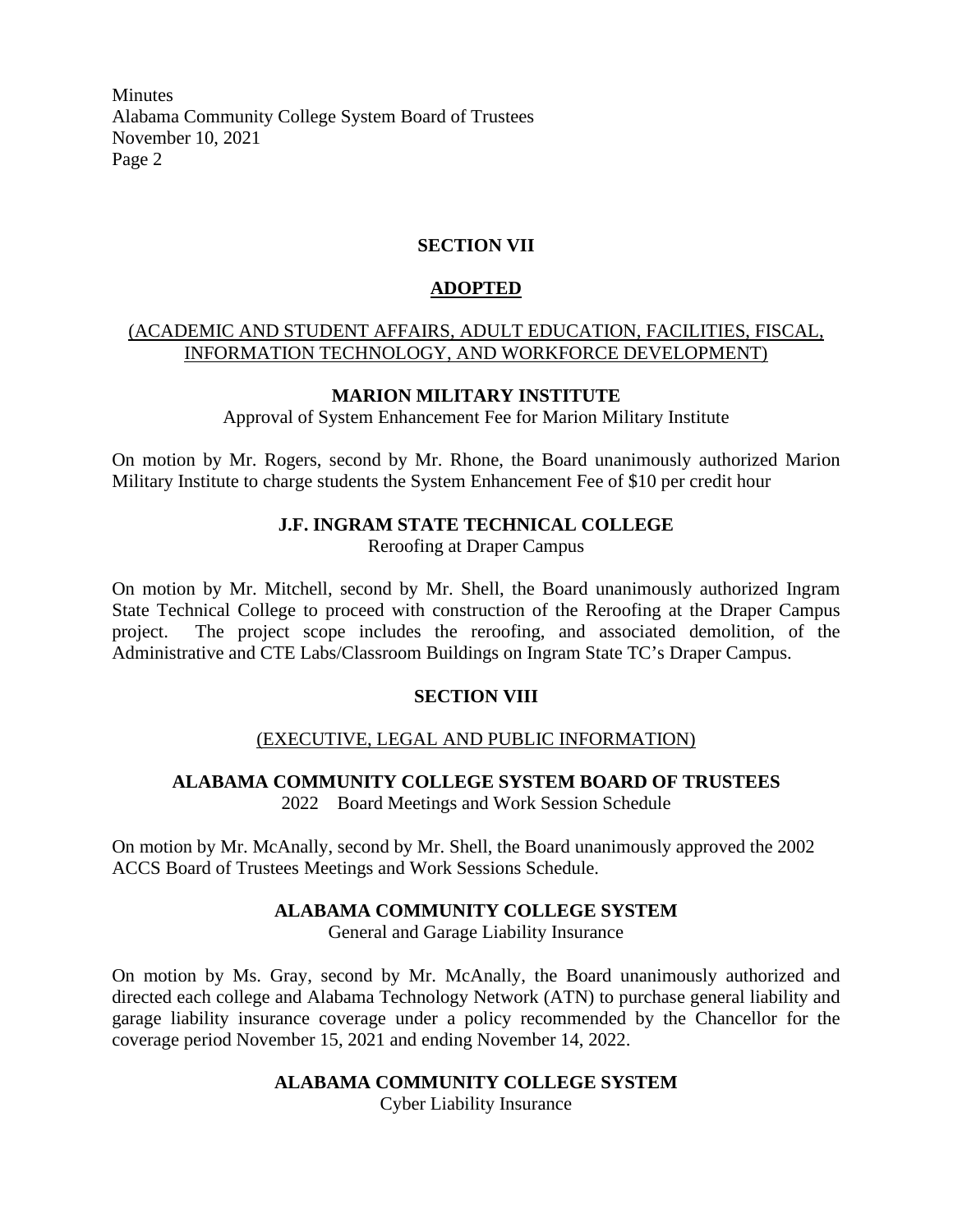On motion by Mr. Rhone, second by Mr. Woods, the Board unanimously authorized and directed each college and Alabama Technology Network (ATN) to purchase cyber liability insurance coverage under a policy recommended by the Chancellor for the coverage period November 15, 2021, and ending November 14, 2022.

#### **CALHOUN COMMUNITY COLLEGE**

Approval of Naming Advanced Technology Lab

On motion by Mr. Rogers, second by Ms. Gray, the Board unanimously authorized the President of Calhoun Community College to name the Advanced Technology lab located in the Advanced Technology Center on the Decatur campus as Gene Haas Center for Advanced Manufacturing and to add appropriate interior and exterior signage. The Gene Haas Foundation will gift Calhoun Community College \$500,000 for the naming opportunity.

### **BISHOP STATE COMMUNITY COLLEGE**

Approval of Naming Electrical Circuits Lab

On motion by Mr. Shell, second by Mr. McAnally, the Board unanimously authorized the President of Bishop State Community College to name the Electrical Circuits Lab in the Advanced Manufacturing Center for Alabama Power and to add appropriate signage. Alabama Power will gift Bishop State Community College \$140,000 for the naming opportunity.

# **WALLACE COMMUNITY COLLEGE – DOTHAN**

Approval of Naming Wallace Campus Writing Center

On motion by Mr. Mitchell, second by Ms. Gray, the Board unanimously authorized the President of Wallace Community College - Dothan to name the Wallace Campus Writing Center located in the Center for Academic Success as the Dr. Imogene Mathison Mixson Writing Center and to add appropriate signage.

## **SHELTON STATE COMMUNITY COLLEGE**

Approval of Bookstore Management Agreement

On motion by Mr. Rhone, second by Mr. Woods, the Board unanimously authorized the President of Shelton State Community College ("Shelton State ") to enter into a bookstore operation and services agreement with Barnes & Noble College Booksellers, LLC ("Barnes & Noble College") for the period beginning December 1, 2021 and ending on November 30, 2031.

### **BISHOP STATE COMMUNITY COLLEGE**

Approval Of Memorandum of Understanding and Joint Development Program Agreement with Alabama Power Company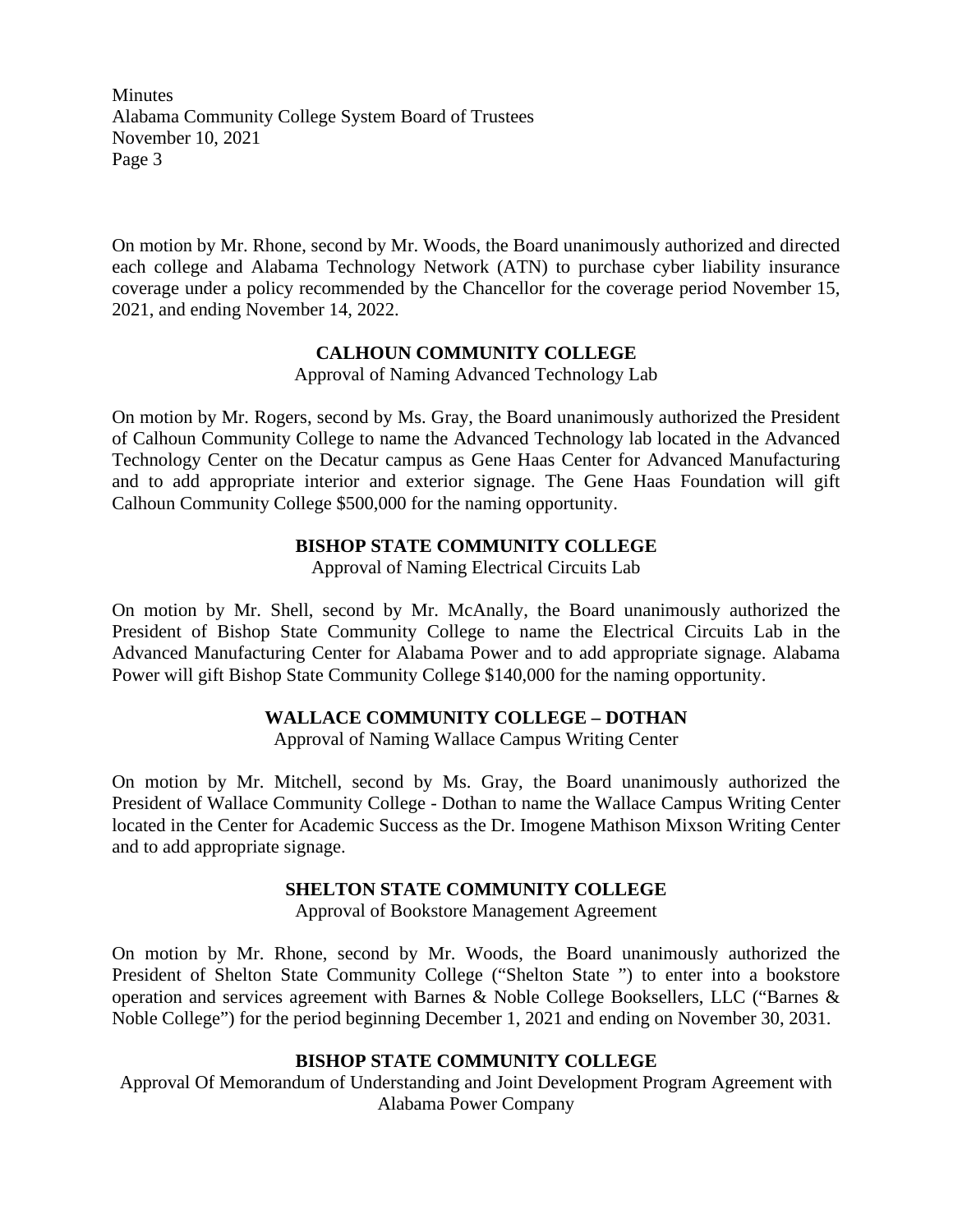On motion by Mr. Shell, second by Mr. Rhone, the Board unanimously approved the Memorandum of Understanding and Joint Development Program Agreement between Bishop State Community College, the Alabama Community College System and Alabama Power Company for the development of a new training center facility at Bishop State along with a student and faculty training and development program designed to train and educate qualified participants and students and enhance, retain, maintain, and extend the knowledge and technical skills of selected technical instructors to strengthen the employability of Alabama's workforce in HVAC and other multi-craft skilled related jobs.

### **CENTRAL ALABAMA COMMUNITY COLLEGE**

Purchase of Property

On motion by Ms. Gray, second by Mr. Rogers, the Board unanimously authorized the Alabama Community College System on behalf of Central Alabama Community College to purchase real property located in Prattville, Alabama from East Memorial Baptist Church. Fiscal Consideration: \$12,921,054.00

## **CHATTAHOOCHEE VALLEY COMMUNITY COLLEGE**

Purchase of Property

On motion by Ms. Gray, second by Mr. Woods, the Board unanimously authorized the Alabama Community College System on behalf of Chattahoochee Valley Community College to purchase three buildings from Troy University located on its Phenix City Campus adjoining Chattahoochee Valley's campus. Fiscal Consideration: \$3,000,000.00

#### **ALABAMA COMMUNITY COLLEGE SYSTEM**

Resolution Relating to Prison Education

On motion by Mr. Rogers, second by Mr. Woods, the Board unanimously approved a resolution for the transfer and/or consolidation of all current Corrections Instructional Programs offered by Gadsden State Community College, Coastal Alabama Community College, Calhoun Community College and Wallace Community College State Technical College to Ingram State Technical College.

### **ALABAMA COMMUNITY COLLEGE SYSTEM BOARD OF TRUSTEES**

Amendment of Date for December Meeting

On motion by Mr. McAnally, second by Mr. Rhone, the Board unanimously approved the change in date for the December 2021 meeting from December 1, 2021 to December 8, 2021.

# **SECTION IX**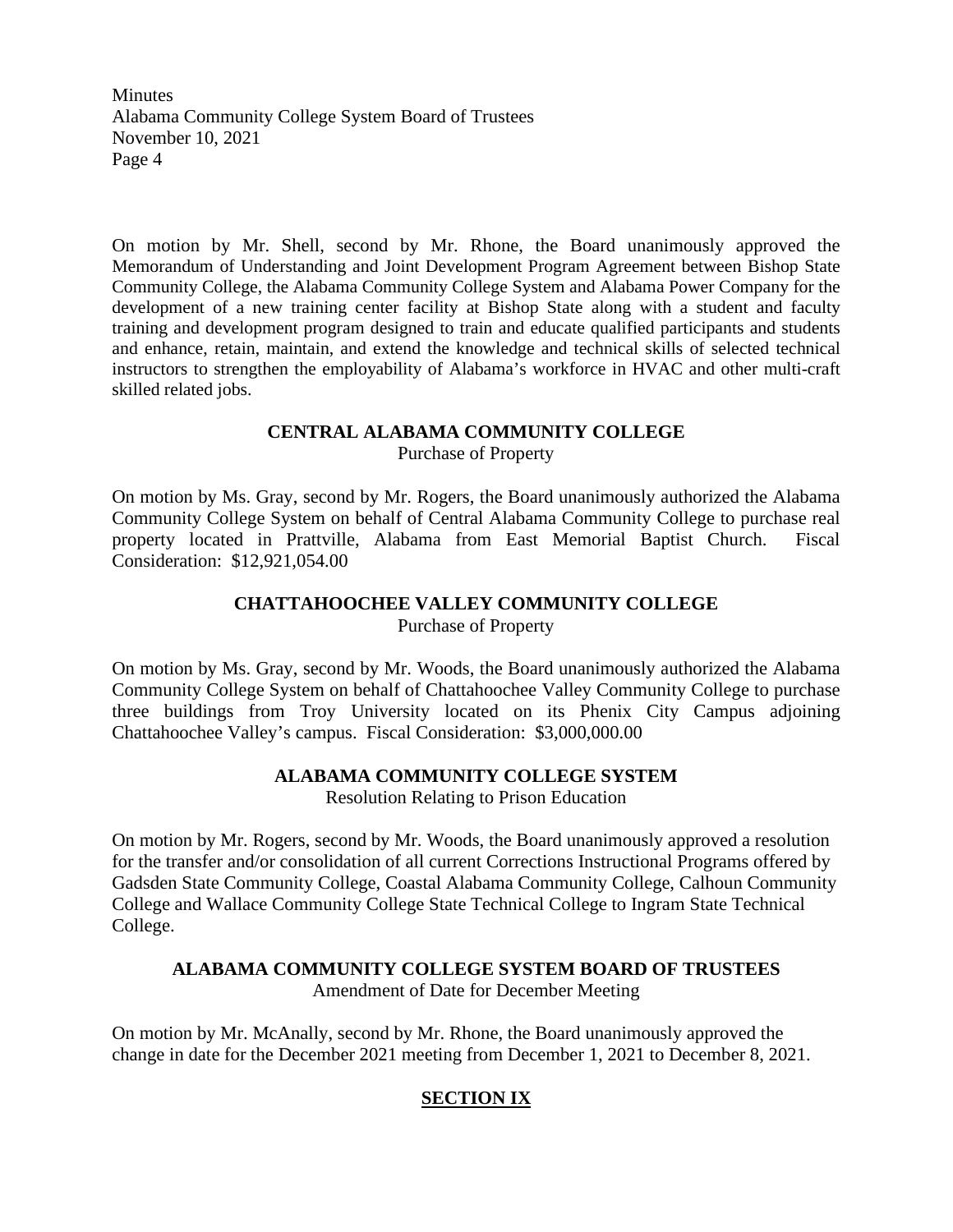#### **PERSONNEL**

None.

#### **SECTION X** CHANCELLOR'S REPORT

Susan Price updated the Board on the annual Presidents' Fall Conference. Mr. Price stated that she observed a lot of networking among the Presidents, that the meeting content was excellent, including a variety of presentations and updates on system initiatives. Ms. Price stated that the Chancellor's vision for the ACCS is raising the bar on expectations for serving students.

Next, Olivier Charles gave an update on enrollment. Mr. Charles stated that Covid hurt enrollment nationwide over the last few years. Most colleges are trying to recover and get back to pre-Covid number. Nationwide there has been a 14% decrease in community college enrollment over the last few years. In the fall 2021 semester there was a nationwide decrease in enrollment of 5.6% . Mr. Charles proudly reported that the ACCS is not following the trend, but has instead an increase of 6.3% which equates to approximately 4,500 students. Mr. Charles also reported that ACCS has seen an approximate increase of 3.5% in credit hour production which is around 22,000 credit hours since fall semester 2020. Mr. Charles advised that 19 of the 24 ACCS colleges are above their fall 2020 numbers and that 4 of the remaining 5 are up to 98%. 18 out of 24 ACCS colleges saw an increase in the number of credit hours. In the fall 2021 semester, dual enrollment grew by 10%, part-time student numbers 9%, enrollment in technical programs grew by 8%, non- traditional student enrollment grew by 14% (students 24 years or older) and first time freshman enrollment grew by 22%. Mr. Charles commended the College Presidents and their leadership, as well as the Chief Student Affairs Officers, Academic Officers and everyone at the Colleges who found ways to meet students where they are and increase enrollment.

Next, Chancellor Baker advised that the legislature has taken steps to deal with issues at the Department of Corrections, including overcrowding and education. Although a full plan is a long way from final, plans are underway that will change the structure of how education is delivered to inmates.

Annette Funderburk addressed the Board regarding correctional education. Ms. Funderburk advised that with the consolidation of the correctional education programs, the students will continue to be enrolled in the same programs, but will be enrolled through Ingram State. Ms. Funderburk advised that the ACCS plans to cooperate and assist as the Department of Corrections builds the new prison education plan. There are future hopes of a concept of a vocational village where the incarcerated who are participating in vocational training and/or correctional education programs will live together in one residential facility and will attend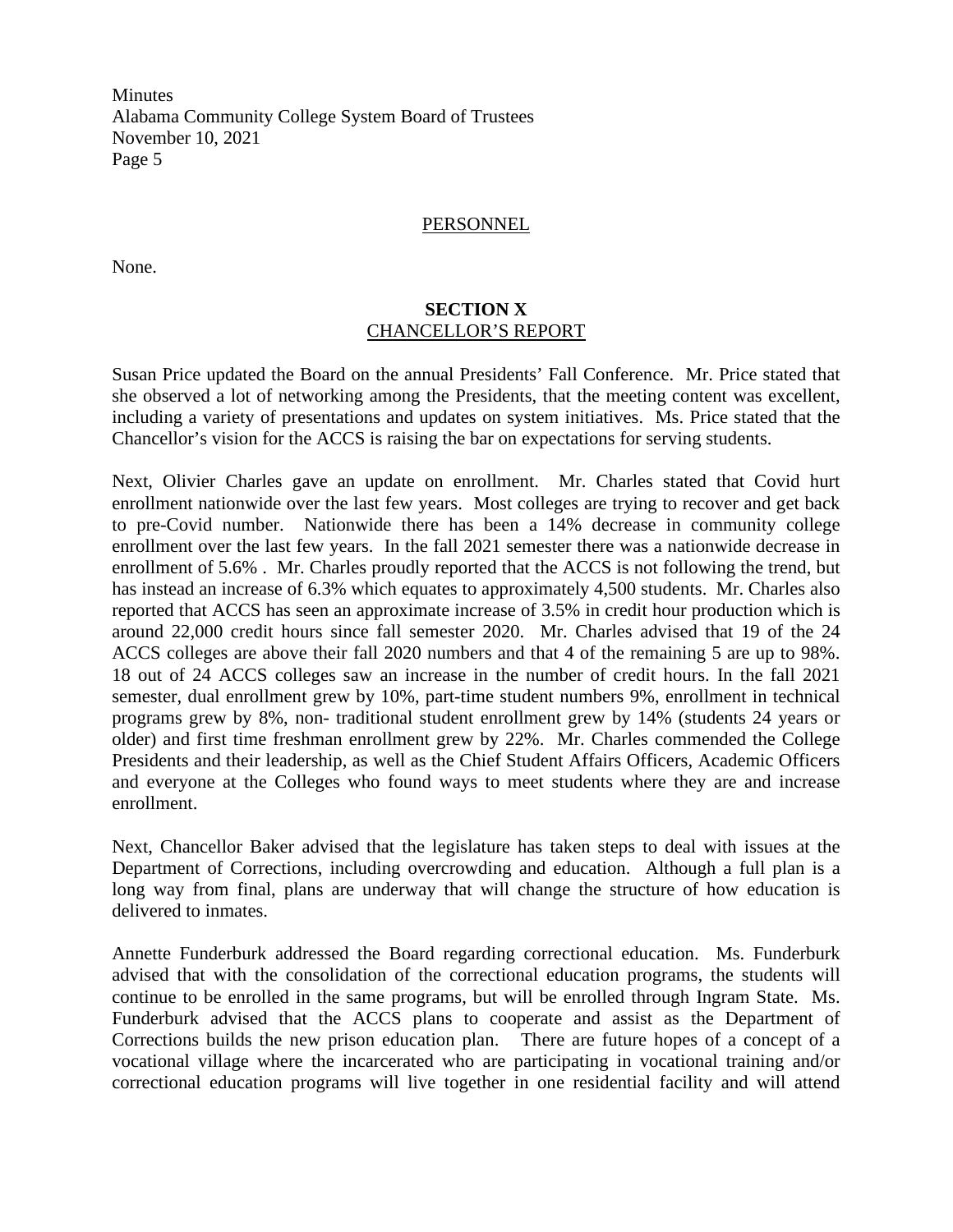correctional education together. Ms. Funderburk advised that Ingram State currently offer 20 CTE programs as well Adult Education and CDL training.

Chancellor Baker advised that consolidating the correctional education programs will cut down on lost instruction time and will make service to the prisoners less erratic. The village concept will provide an environment where inmates will remain continuously in the education program and stay on schedule for their programs. Chancellor Baker advised that the plan will not happen overnight. New facilities will be built and current ones renovated or demolished. Chancellor Baker advised that the legislature has set aside a significant amount of money for improving issues within the Department of Corrections, which will lessen the amount of money that the ACCS had previously thought it would need to contribute.

Chris Cox and Mara Harrison provided an update on the Innovation Center. The Innovation Center is brainchild of Chancellor Baker and is where workforce meets College. The Innovation Center will bridge gaps and allow the Colleges to deliver instruction that might not otherwise be possible. The first course to be offered by the Innovation Center will be in Hospitality and Tourism. Students will receive credentialing in Hospitality and Tourism and can earn credit through skills training. This initiative will be the first national community college that will have a credentialing skills force system. Beginning in January 2022, eight more programs will be starting and an additional seven at the end of the summer 2022. Mr. Cox and Ms. Harrison advised that they have been working with business associations to deliver desired curriculum and training. All curricula will be Alabama based. The ACCS has partnered with Alabama state associations to create job ready training programs for Alabamians interested in employment opportunities and companies seeking a skilled workforce. Mr. Cox commented that these training program courses are truly innovative, organized and delivered around workforce relevant topics. Students will work through each module and complete the courses by attending physical labs where they are expected to show what they have learned. Upon completion of the labs students are awarded credentials from the ACCS college closest to their home address. Credentials in several different ways to ensure appropriate progression by the student in either their education or career field. Alabama is the first state in the nation to offer this level of training. This will allow Alabama to create a more successful workforce for our state.

Keith Phillips discussed the CDL program that will be offered by the Innovation Center. The program will allow students to take the theory courses online, prove mastery of that theory and receive a certificate from the Innovation Center. With that certificate the student will then be able to attend a college for the hands on training. This approach will increase the number of people credentialed and moving into the workforce. The Innovation Center will build unique endorsements based on what a particular job is requiring such as hazmat endorsements or TSA security clearance. This will cut down on time wasted by the students on areas that their desired field does not require.